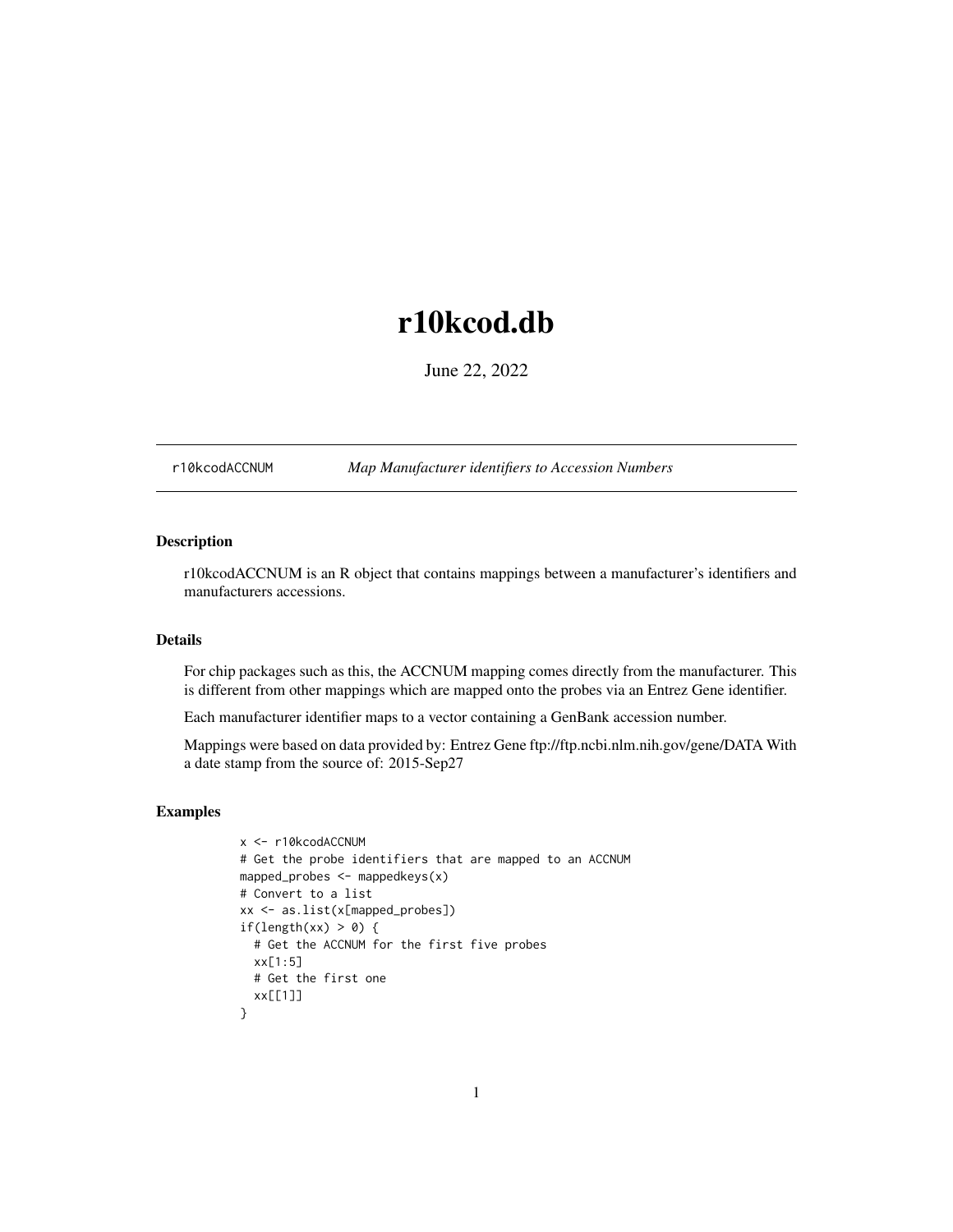<span id="page-1-0"></span>

r10kcodALIAS is an R object that provides mappings between common gene symbol identifiers and manufacturer identifiers.

### Details

Each gene symbol is mapped to a named vector of manufacturer identifiers. The name represents the gene symbol and the vector contains all manufacturer identifiers that are found for that symbol. An NA is reported for any gene symbol that cannot be mapped to any manufacturer identifiers.

This mapping includes ALL gene symbols including those which are already listed in the SYMBOL map. The SYMBOL map is meant to only list official gene symbols, while the ALIAS maps are meant to store all used symbols.

Mappings were based on data provided by: Entrez Gene ftp://ftp.ncbi.nlm.nih.gov/gene/DATA With a date stamp from the source of: 2015-Sep27

# Examples

```
# Convert the object to a list
xx <- as.list(r10kcodALIAS2PROBE)
if(length(xx) > 0){
    # Get the probe identifiers for the first two aliases
   xx[1:2]
   # Get the first one
   xx[[1]]
}
```
r10kcod.db *Bioconductor annotation data package*

# **Description**

Welcome to the r10kcod.db annotation Package. The purpose of this package is to provide detailed information about the r10kcod platform. This package is updated biannually.

You can learn what objects this package supports with the following command:

ls("package:r10kcod.db")

Each of these objects has their own manual page detailing where relevant data was obtained along with some examples of how to use it.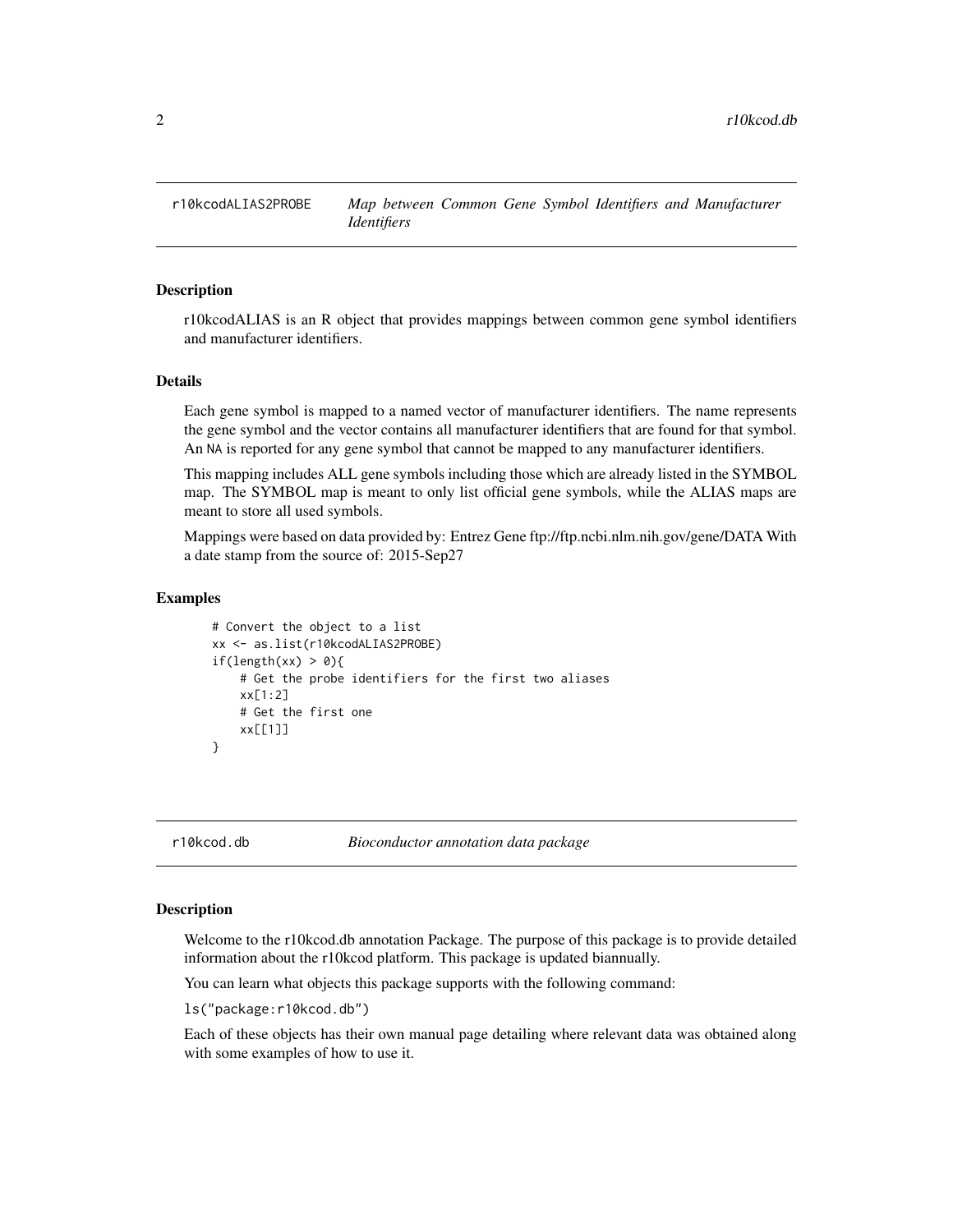#### <span id="page-2-0"></span>r10kcodCHR 3

# Examples

ls("package:r10kcod.db")

r10kcodCHR *Map Manufacturer IDs to Chromosomes*

### Description

r10kcodCHR is an R object that provides mappings between a manufacturer identifier and the chromosome that contains the gene of interest.

# Details

Each manufacturer identifier maps to a vector of chromosomes. Due to inconsistencies that may exist at the time the object was built, the vector may contain more than one chromosome (e.g., the identifier may map to more than one chromosome). If the chromosomal location is unknown, the vector will contain an NA.

Mappings were based on data provided by: Entrez Gene ftp://ftp.ncbi.nlm.nih.gov/gene/DATA With a date stamp from the source of: 2015-Sep27

# Examples

```
x <- r10kcodCHR
# Get the probe identifiers that are mapped to a chromosome
mapped_probes <- mappedkeys(x)
# Convert to a list
xx <- as.list(x[mapped_probes])
if(length(xx) > 0) {
  # Get the CHR for the first five probes
  xx[1:5]
  # Get the first one
  xx[[1]]
}
```
r10kcodCHRLENGTHS *A named vector for the length of each of the chromosomes*

#### **Description**

r10kcodCHRLENGTHS provides the length measured in base pairs for each of the chromosomes.

# Details

This is a named vector with chromosome numbers as the names and the corresponding lengths for chromosomes as the values.

Total lengths of chromosomes were derived by calculating the number of base pairs on the sequence string for each chromosome.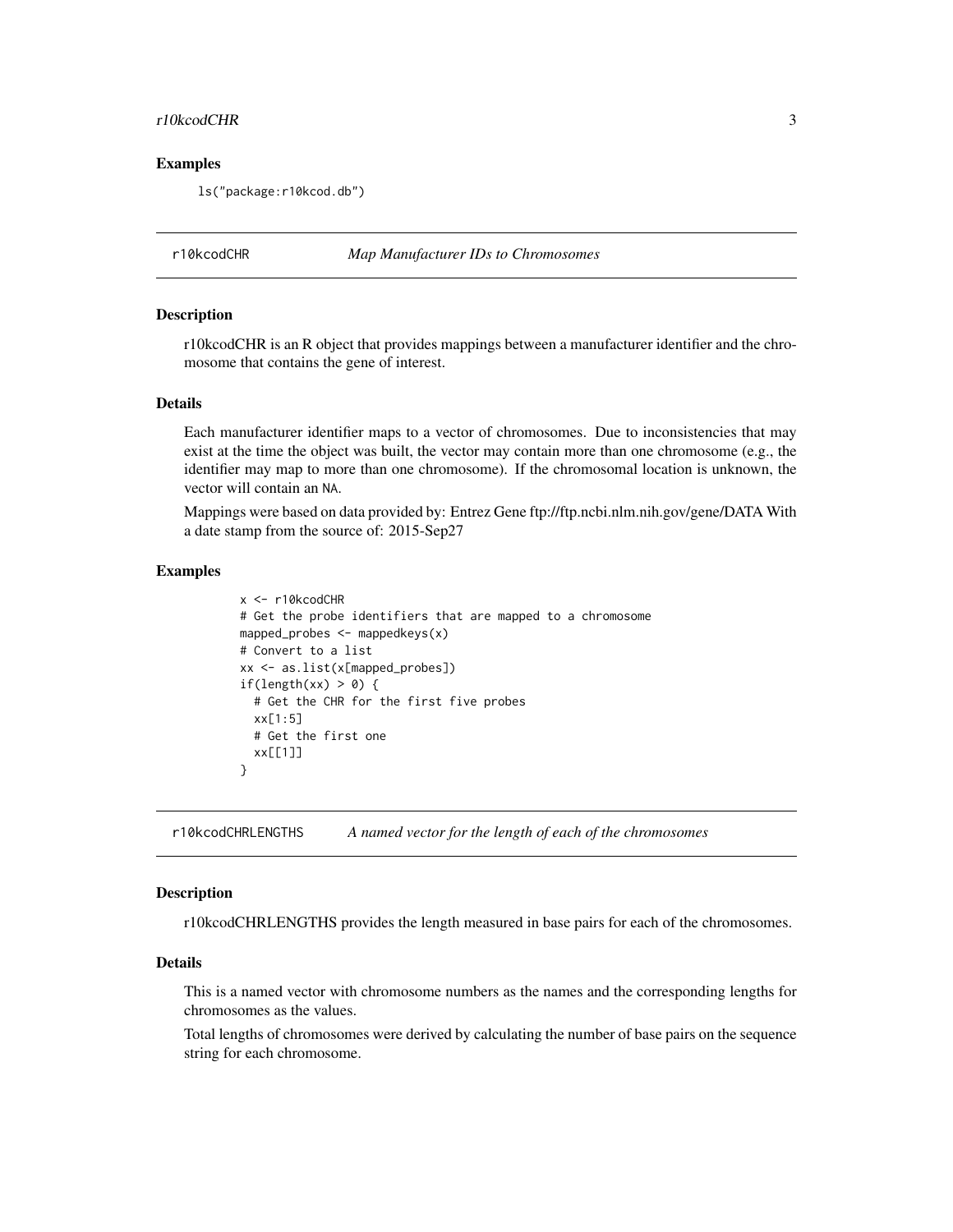# Examples

```
tt <- r10kcodCHRLENGTHS
# Length of chromosome 1
tt["1"]
```
#### r10kcodCHRLOC *Map Manufacturer IDs to Chromosomal Location*

# Description

r10kcodCHRLOC is an R object that maps manufacturer identifiers to the starting position of the gene. The position of a gene is measured as the number of base pairs.

The CHRLOCEND mapping is the same as the CHRLOC mapping except that it specifies the ending base of a gene instead of the start.

# Details

Each manufacturer identifier maps to a named vector of chromosomal locations, where the name indicates the chromosome. Due to inconsistencies that may exist at the time the object was built, these vectors may contain more than one chromosome and/or location. If the chromosomal location is unknown, the vector will contain an NA.

Chromosomal locations on both the sense and antisense strands are measured as the number of base pairs from the p (5' end of the sense strand) to q (3' end of the sense strand) arms. Chromosomal locations on the antisense strand have a leading "-" sign (e. g. -1234567).

Since some genes have multiple start sites, this field can map to multiple locations.

Mappings were based on data provided by: UCSC Genome Bioinformatics (Rattus norvegicus) ftp://hgdownload.cse.ucsc.edu/goldenPath/rn6 With a date stamp from the source of: 2014-Aug1

```
x <- r10kcodCHRLOC
# Get the probe identifiers that are mapped to chromosome locations
mapped_probes \leq mappedkeys(x)
# Convert to a list
xx <- as.list(x[mapped_probes])
if(length(xx) > 0) {
  # Get the CHRLOC for the first five probes
  xx[1:5]
 # Get the first one
 xx[[1]]
}
```
<span id="page-3-0"></span>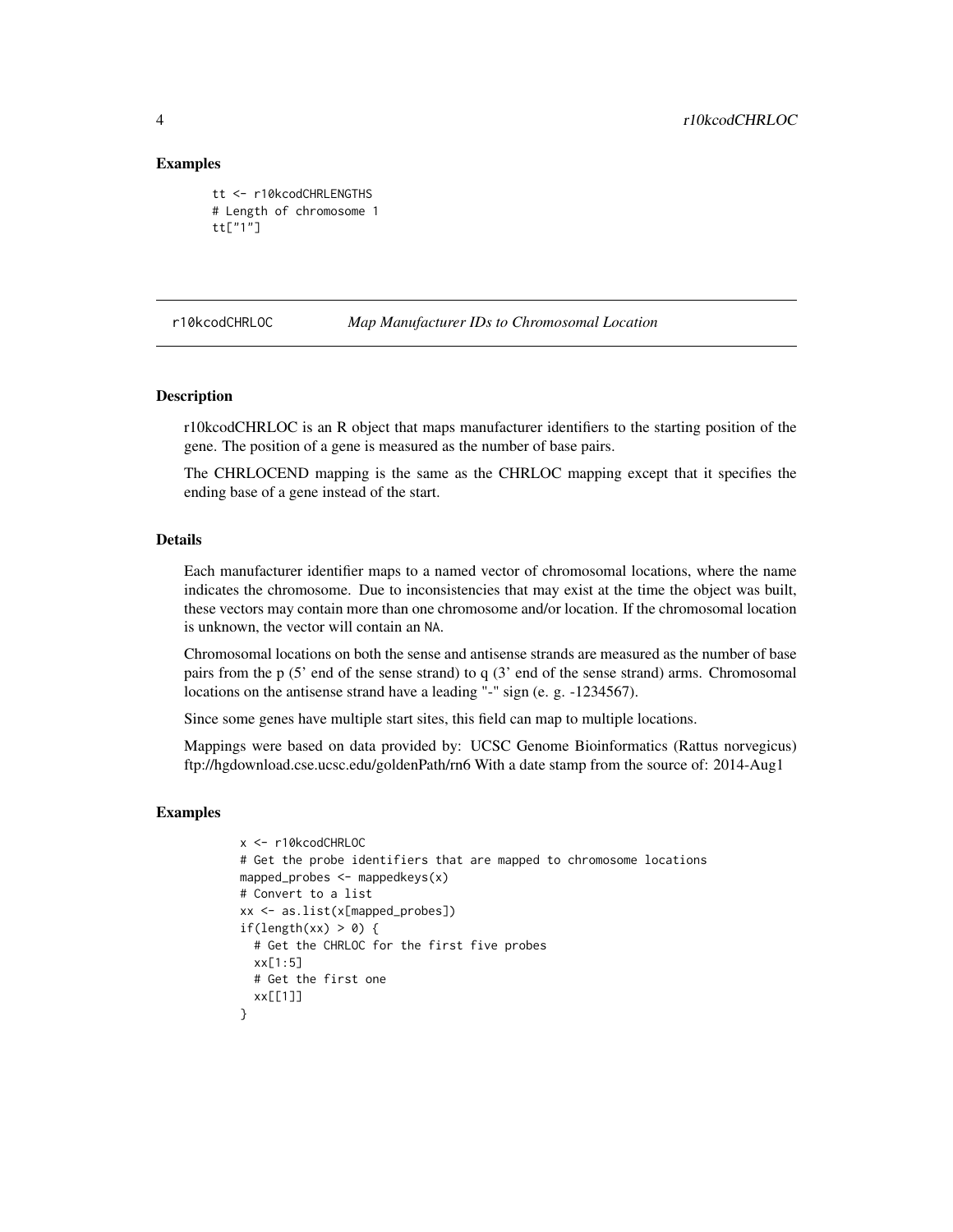<span id="page-4-0"></span>

r10kcodENSEMBL is an R object that contains mappings between manufacturer identifiers and Ensembl gene accession numbers.

# Details

This object is a simple mapping of manufacturer identifiers to Ensembl gene Accession Numbers.

Mappings were based on data provided by BOTH of these sources: [http://www.ensembl.org/](http://www.ensembl.org/biomart/martview/) [biomart/martview/](http://www.ensembl.org/biomart/martview/) <ftp://ftp.ncbi.nlm.nih.gov/gene/DATA>

For most species, this mapping is a combination of manufacturer to ensembl IDs from BOTH NCBI and ensembl. Users who wish to only use mappings from NCBI are encouraged to see the ncbi2ensembl table in the appropriate organism package. Users who wish to only use mappings from ensembl are encouraged to see the ensembl2ncbi table which is also found in the appropriate organism packages. These mappings are based upon the ensembl table which is contains data from BOTH of these sources in an effort to maximize the chances that you will find a match.

For worms and flies however, this mapping is based only on sources from ensembl, as these organisms do not have ensembl to entrez gene mapping data at NCBI.

```
x <- r10kcodENSEMBL
# Get the entrez gene IDs that are mapped to an Ensembl ID
mapped_genes <- mappedkeys(x)
# Convert to a list
xx <- as.list(x[mapped_genes])
if(length(xx) > 0) {
  # Get the Ensembl gene IDs for the first five genes
  xx[1:5]
  # Get the first one
  xx[[1]]
}
#For the reverse map ENSEMBL2PROBE:
# Convert to a list
xx <- as.list(r10kcodENSEMBL2PROBE)
if(length(xx) > 0){
   # Gets the entrez gene IDs for the first five Ensembl IDs
   xx[1:5]
   # Get the first one
   xx[[1]]
}
```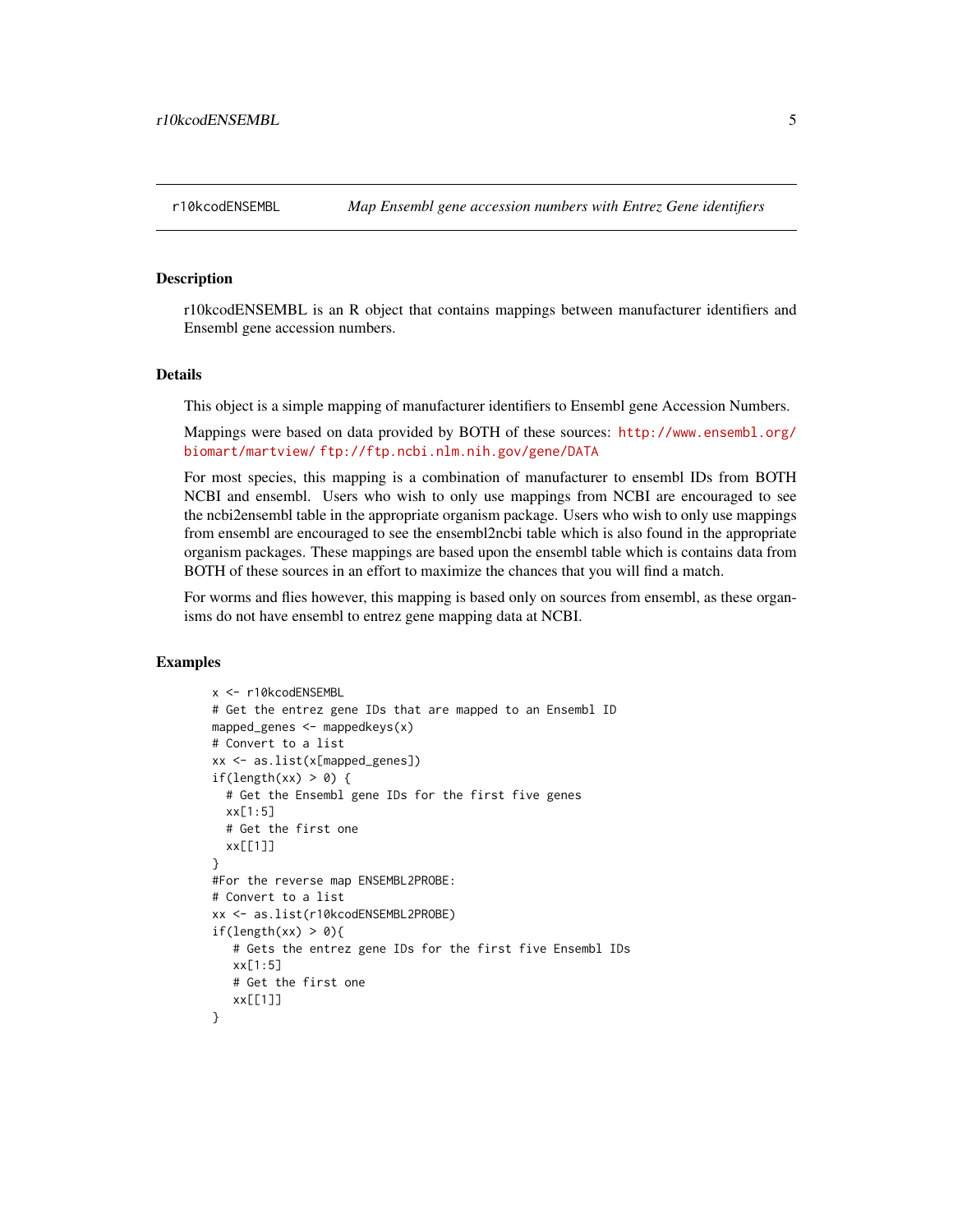<span id="page-5-0"></span>

r10kcodENTREZID is an R object that provides mappings between manufacturer identifiers and Entrez Gene identifiers.

# Details

Each manufacturer identifier is mapped to a vector of Entrez Gene identifiers. An NA is assigned to those manufacturer identifiers that can not be mapped to an Entrez Gene identifier at this time.

If a given manufacturer identifier can be mapped to different Entrez Gene identifiers from various sources, we attempt to select the common identifiers. If a concensus cannot be determined, we select the smallest identifier.

Mappings were based on data provided by: Entrez Gene ftp://ftp.ncbi.nlm.nih.gov/gene/DATA With a date stamp from the source of: 2015-Sep27

#### References

<http://www.ncbi.nlm.nih.gov/entrez/query.fcgi?db=gene>

### Examples

```
x <- r10kcodENTREZID
# Get the probe identifiers that are mapped to an ENTREZ Gene ID
mapped_probes <- mappedkeys(x)
# Convert to a list
xx <- as.list(x[mapped_probes])
if(length(xx) > 0) {
  # Get the ENTREZID for the first five probes
  xx[1:5]
 # Get the first one
  xx[[1]]
}
```
r10kcodENZYME *Maps between Manufacturer IDs and Enzyme Commission (EC) Numbers*

# **Description**

r10kcodENZYME is an R object that provides mappings between manufacturer identifiers and EC numbers. r10kcodENZYME2PROBE is an R object that maps Enzyme Commission (EC) numbers to manufacturer identifiers.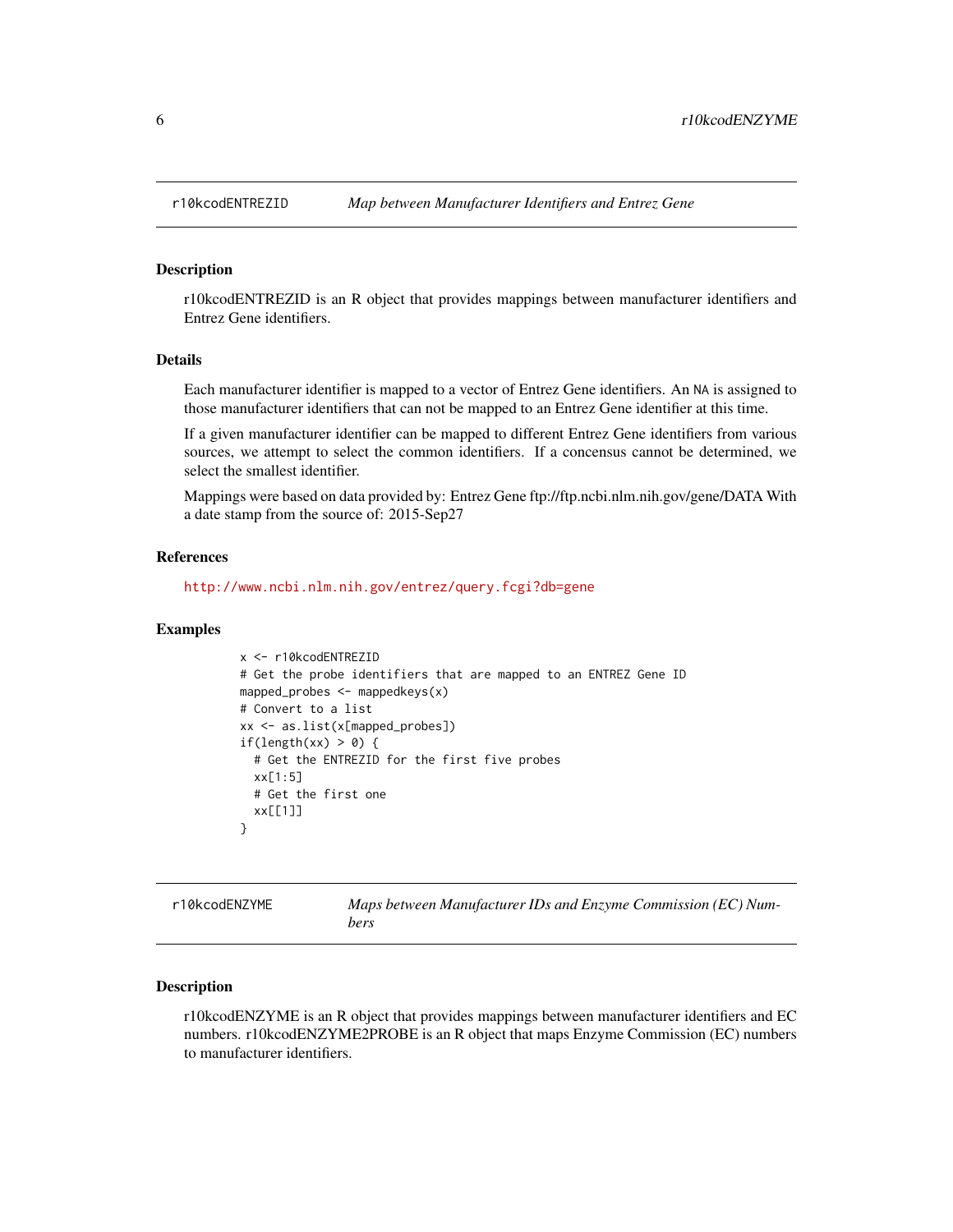When the r10kcodENZYME maping viewed as a list, each manufacturer identifier maps to a named vector containing the EC number that corresponds to the enzyme produced by that gene. The names corresponds to the manufacturer identifiers. If this information is unknown, the vector will contain an NA.

For the r10kcodENZYME2PROBE, each EC number maps to a named vector containing all of the manufacturer identifiers that correspond to the gene that produces that enzyme. The name of the vector corresponds to the EC number.

Enzyme Commission numbers are assigned by the Nomenclature Committee of the International Union of Biochemistry and Molecular Biology <http://www.chem.qmw.ac.uk/iubmb/enzyme/> to allow enzymes to be identified.

An Enzyme Commission number is of the format EC x.y.z.w, where x, y, z, and w are numeric numbers. In r10kcodENZYME2PROBE, EC is dropped from the Enzyme Commission numbers.

Enzyme Commission numbers have corresponding names that describe the functions of enzymes in such a way that EC x is a more general description than EC x.y that in turn is a more general description than EC x.y.z. The top level EC numbers and names are listed below:

EC 1 oxidoreductases

EC 2 transferases

EC 3 hydrolases

EC 4 lyases

EC 5 isomerases

EC 6 ligases

The EC name for a given EC number can be viewed at [http://www.chem.qmul.ac.uk/iupac/](http://www.chem.qmul.ac.uk/iupac/jcbn/index.html#6) [jcbn/index.html#6](http://www.chem.qmul.ac.uk/iupac/jcbn/index.html#6)

Mappings between probe identifiers and enzyme identifiers were obtained using files provided by: KEGG GENOME ftp://ftp.genome.jp/pub/kegg/genomes With a date stamp from the source of: 2011-Mar15

# References

<ftp://ftp.genome.ad.jp/pub/kegg/pathways>

```
x <- r10kcodENZYME
# Get the probe identifiers that are mapped to an EC number
mapped_probes <- mappedkeys(x)
# Convert to a list
xx <- as.list(x[mapped_probes])
if(length(xx) > 0) {
  # Get the ENZYME for the first five probes
  xx[1:5]
  # Get the first one
  xx[[1]]
}
```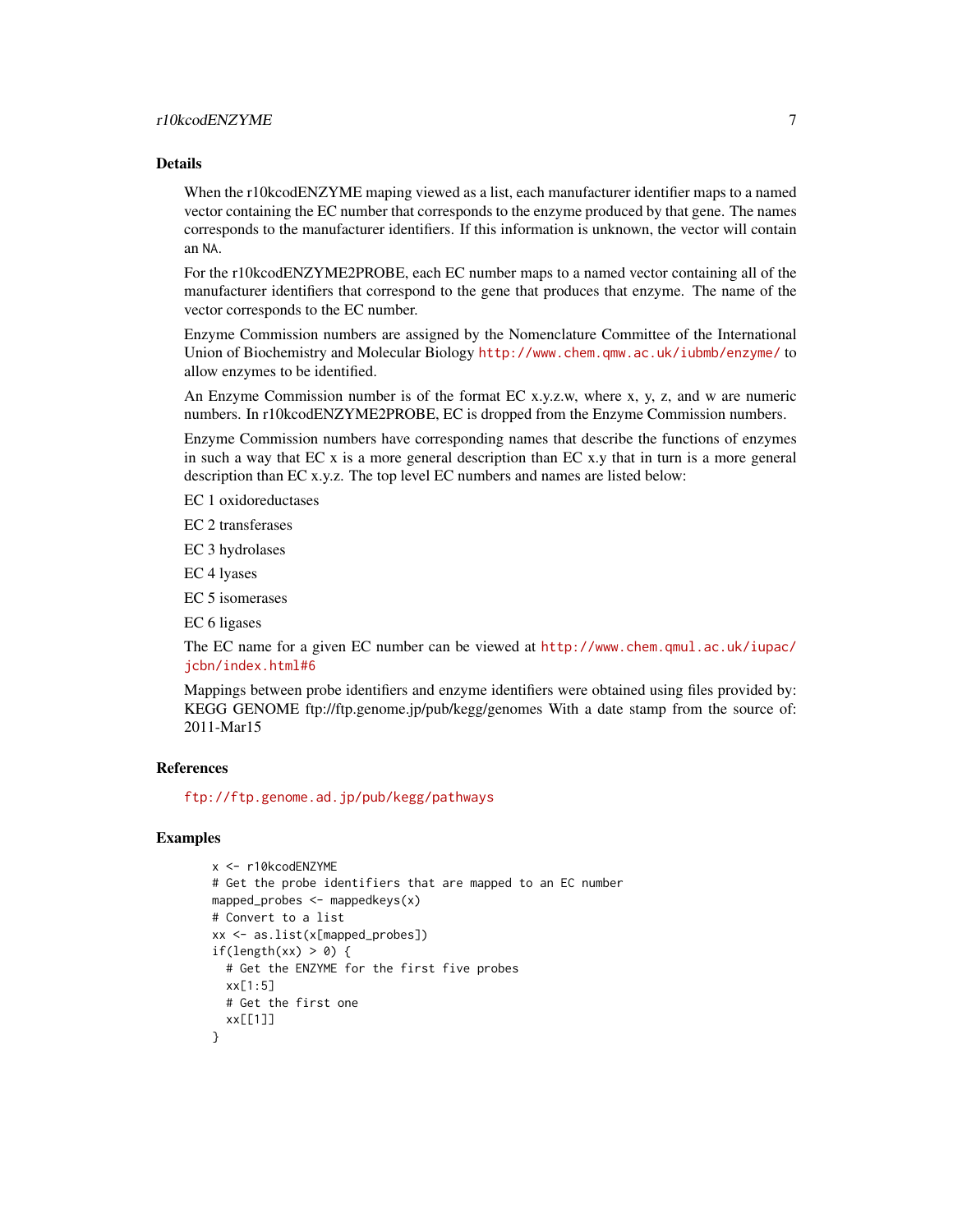```
# Now convert r10kcodENZYME2PROBE to a list to see inside
xx <- as.list(r10kcodENZYME2PROBE)
if(length(xx) > 0){
  # Get the probe identifiers for the first five enzyme
  #commission numbers
  xx[1:5]
  # Get the first one
  xx[[1]]
}
```
r10kcodGENENAME *Map between Manufacturer IDs and Genes*

# Description

r10kcodGENENAME is an R object that maps manufacturer identifiers to the corresponding gene name.

# Details

Each manufacturer identifier maps to a named vector containing the gene name. The vector name corresponds to the manufacturer identifier. If the gene name is unknown, the vector will contain an NA.

Gene names currently include both the official (validated by a nomenclature committee) and preferred names (interim selected for display) for genes. Efforts are being made to differentiate the two by adding a name to the vector.

Mappings were based on data provided by: Entrez Gene ftp://ftp.ncbi.nlm.nih.gov/gene/DATA With a date stamp from the source of: 2015-Sep27

```
x <- r10kcodGENENAME
# Get the probe identifiers that are mapped to a gene name
mapped_probes <- mappedkeys(x)
# Convert to a list
xx <- as.list(x[mapped_probes])
if(length(xx) > 0) {
  # Get the GENENAME for the first five probes
  xx[1:5]
 # Get the first one
 xx[[1]]
}
```
<span id="page-7-0"></span>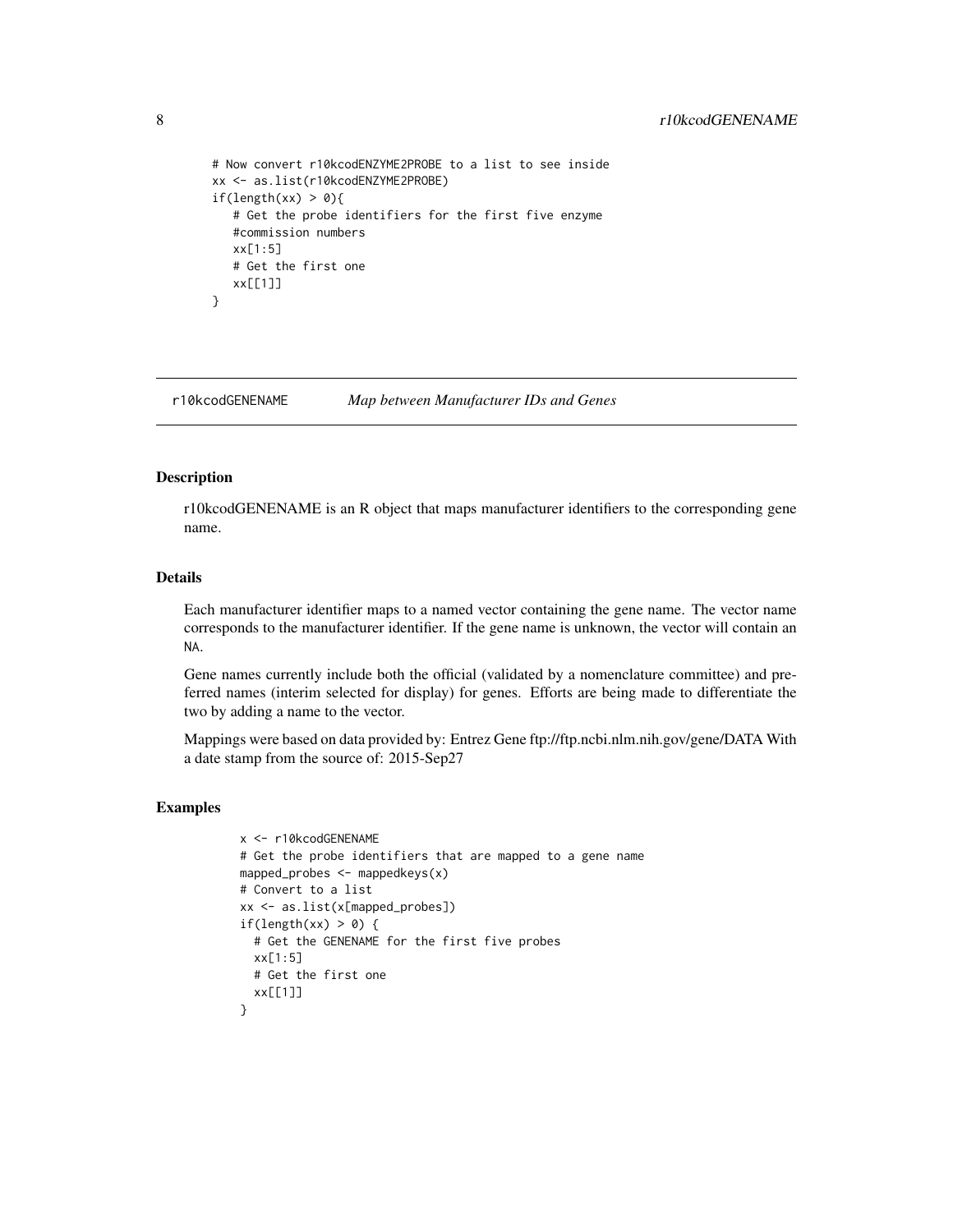<span id="page-8-1"></span><span id="page-8-0"></span>

r10kcodGO is an R object that provides mappings between manufacturer identifiers and the GO identifiers that they are directly associated with. This mapping and its reverse mapping (r10kcodGO2PROBE) do NOT associate the child terms from the GO ontology with the gene. Only the directly evidenced terms are represented here.

r10kcodGO2ALLPROBES is an R object that provides mappings between a given GO identifier and all of the manufacturer identifiers annotated at that GO term OR TO ONE OF IT'S CHILD NODES in the GO ontology. Thus, this mapping is much larger and more inclusive than r10kcodGO2PROBE.

### Details

If r10kcodGO is cast as a list, each manufacturer identifier is mapped to a list of lists. The names on the outer list are GO identifiers. Each inner list consists of three named elements: GOID, Ontology, and Evidence.

The GOID element matches the GO identifier named in the outer list and is included for convenience when processing the data using 'lapply'.

The Ontology element indicates which of the three Gene Ontology categories this identifier belongs to. The categories are biological process (BP), cellular component (CC), and molecular function (MF).

The Evidence element contains a code indicating what kind of evidence supports the association of the GO identifier to the manufacturer id. Some of the evidence codes in use include:

IMP: inferred from mutant phenotype

IGI: inferred from genetic interaction

IPI: inferred from physical interaction

ISS: inferred from sequence similarity

IDA: inferred from direct assay

IEP: inferred from expression pattern

IEA: inferred from electronic annotation

TAS: traceable author statement

NAS: non-traceable author statement

ND: no biological data available

IC: inferred by curator

A more complete listing of evidence codes can be found at:

<http://www.geneontology.org/GO.evidence.shtml>

If r10kcodGO2ALLPROBES or r10kcodGO2PROBE is cast as a list, each GO term maps to a named vector of manufacturer identifiers and evidence codes. A GO identifier may be mapped to the same manufacturer identifier more than once but the evidence code can be different. Mappings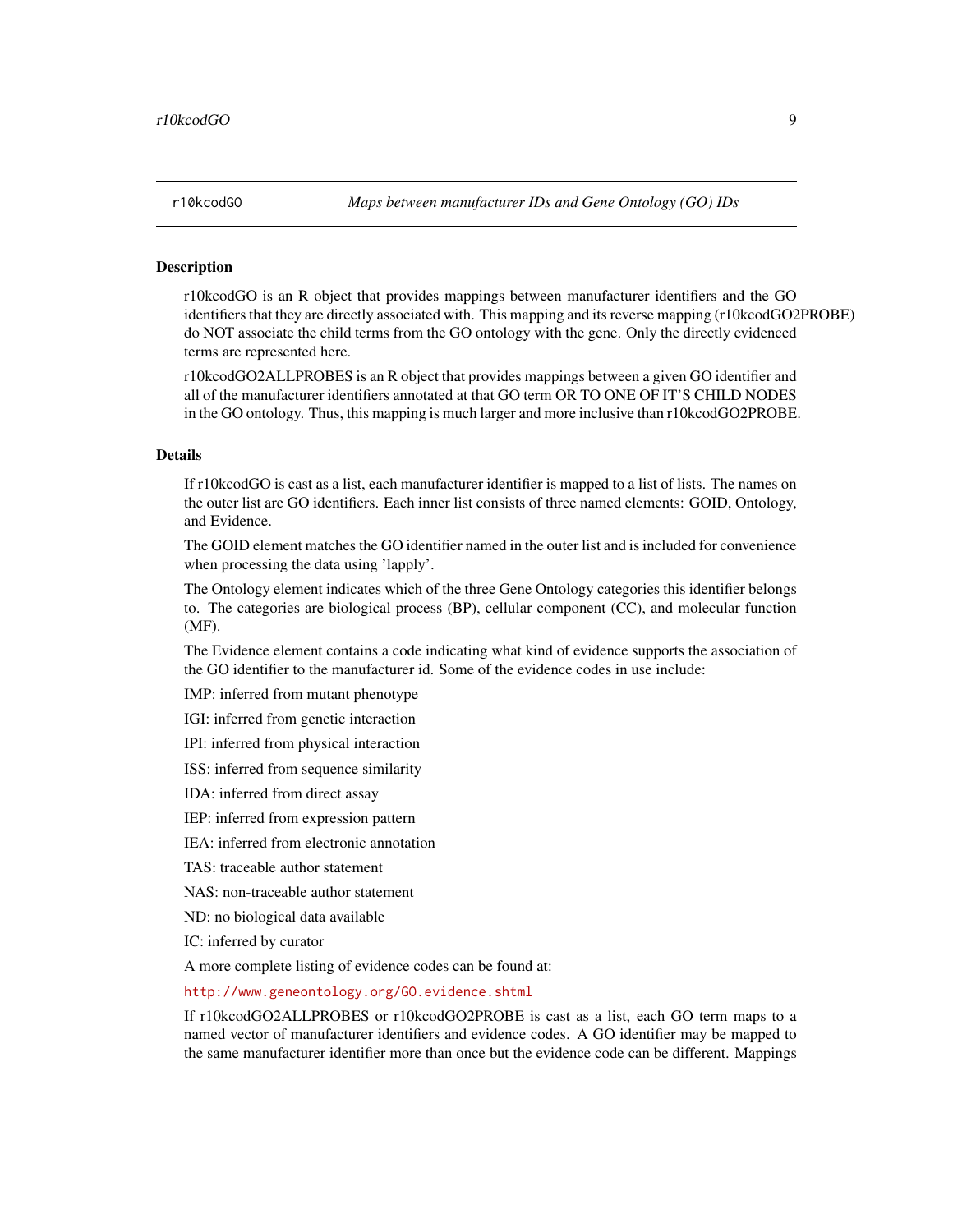between Gene Ontology identifiers and Gene Ontology terms and other information are available in a separate data package named GO.

Whenever any of these mappings are cast as a data.frame, all the results will be output in an appropriate tabular form.

Mappings between manufacturer identifiers and GO information were obtained through their mappings to manufacturer identifiers. NAs are assigned to manufacturer identifiers that can not be mapped to any Gene Ontology information. Mappings between Gene Ontology identifiers an Gene Ontology terms and other information are available in a separate data package named GO.

All mappings were based on data provided by: Gene Ontology ftp://ftp.geneontology.org/pub/go/godatabase/archive/latestlite/ With a date stamp from the source of: 20150919

### References

<ftp://ftp.ncbi.nlm.nih.gov/gene/DATA/>

#### See Also

[r10kcodGO2ALLPROBES](#page-8-0).

```
x <- r10kcodGO
# Get the manufacturer identifiers that are mapped to a GO ID
mapped_genes <- mappedkeys(x)
# Convert to a list
xx <- as.list(x[mapped_genes])
if(length(xx) > 0) {
    # Try the first one
    got <- xx[[1]]
    got[[1]][["GOID"]]
    got[[1]][["Ontology"]]
    got[[1]][["Evidence"]]
}
# For the reverse map:
# Convert to a list
xx <- as.list(r10kcodGO2PROBE)
if(length(xx) > 0){
    # Gets the manufacturer ids for the top 2nd and 3nd GO identifiers
    goids \leq -x \times [2:3]# Gets the manufacturer ids for the first element of goids
    goids[[1]]
    # Evidence code for the mappings
    names(goids[[1]])
}
# Convert r10kcodGO2ALLPROBES to a list
xx <- as.list(r10kcodGO2ALLPROBES)
if(length(xx) > 0){
    # Gets the manufacturer identifiers for the top 2nd and 3nd GO identifiers
    goids \leq -x \times [2:3]# Gets all the manufacturer identifiers for the first element of goids
    goids[[1]]
```
<span id="page-9-0"></span>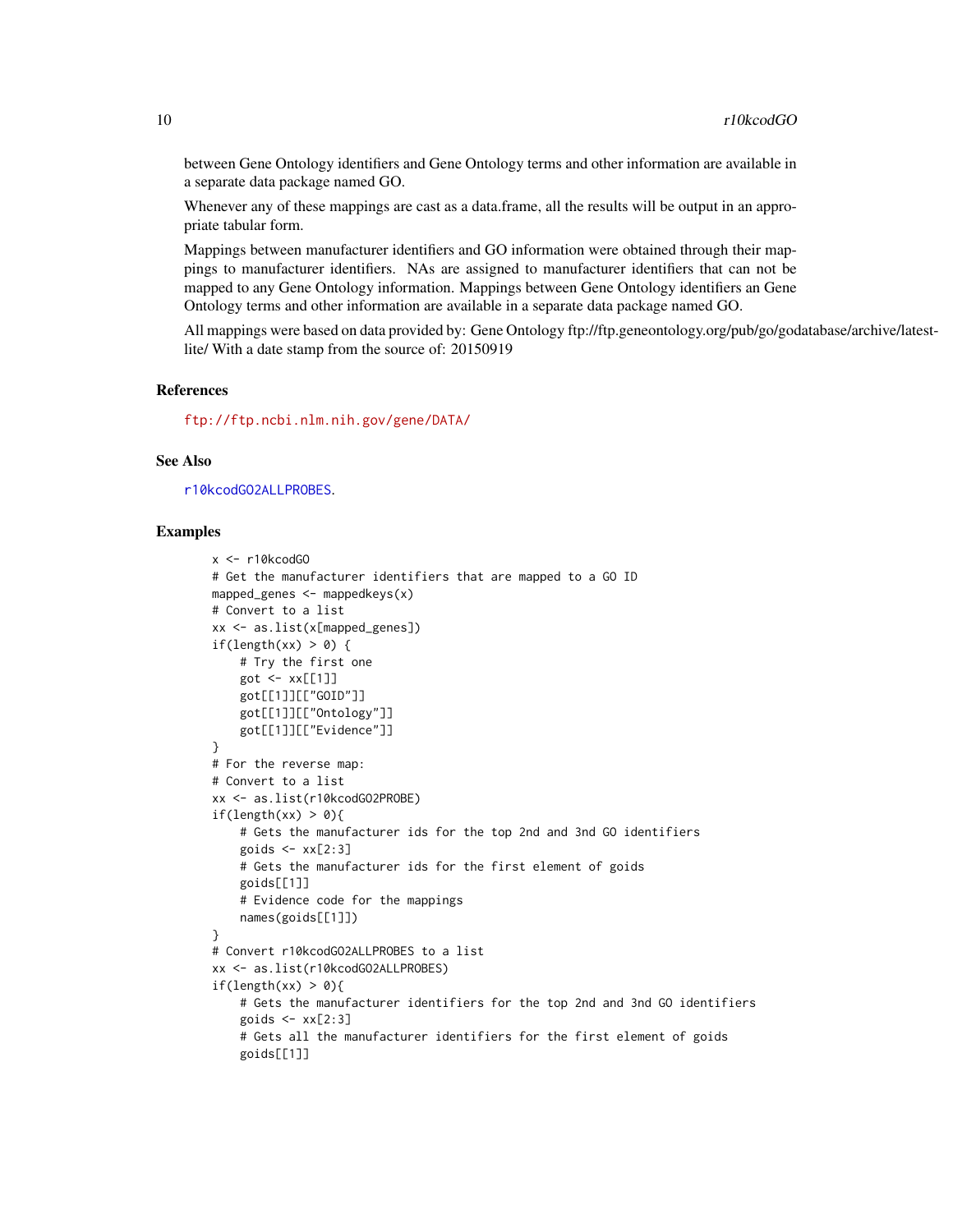```
# Evidence code for the mappings
   names(goids[[1]])
}
```
r10kcodMAPCOUNTS *Number of mapped keys for the maps in package r10kcod.db*

# Description

r10kcodMAPCOUNTS provides the "map count" (i.e. the count of mapped keys) for each map in package r10kcod.db.

# Details

This "map count" information is precalculated and stored in the package annotation DB. This allows some quality control and is used by the [checkMAPCOUNTS](#page-0-0) function defined in AnnotationDbi to compare and validate different methods (like count.mappedkeys(x) or sum(!is.na(as.list(x)))) for getting the "map count" of a given map.

### See Also

[mappedkeys](#page-0-0), [count.mappedkeys](#page-0-0), [checkMAPCOUNTS](#page-0-0)

# Examples

```
r10kcodMAPCOUNTS
mapnames <- names(r10kcodMAPCOUNTS)
r10kcodMAPCOUNTS[mapnames[1]]
x <- get(mapnames[1])
sum(!is.na(as.list(x)))
count.mappedkeys(x) # much faster!
```
## Check the "map count" of all the maps in package r10kcod.db checkMAPCOUNTS("r10kcod.db")

r10kcodORGANISM *The Organism information for r10kcod*

# Description

r10kcodORGANISM is an R object that contains a single item: a character string that names the organism for which r10kcod was built. r10kcodORGPKG is an R object that contains a chararcter vector with the name of the organism package that a chip package depends on for its gene-centric annotation.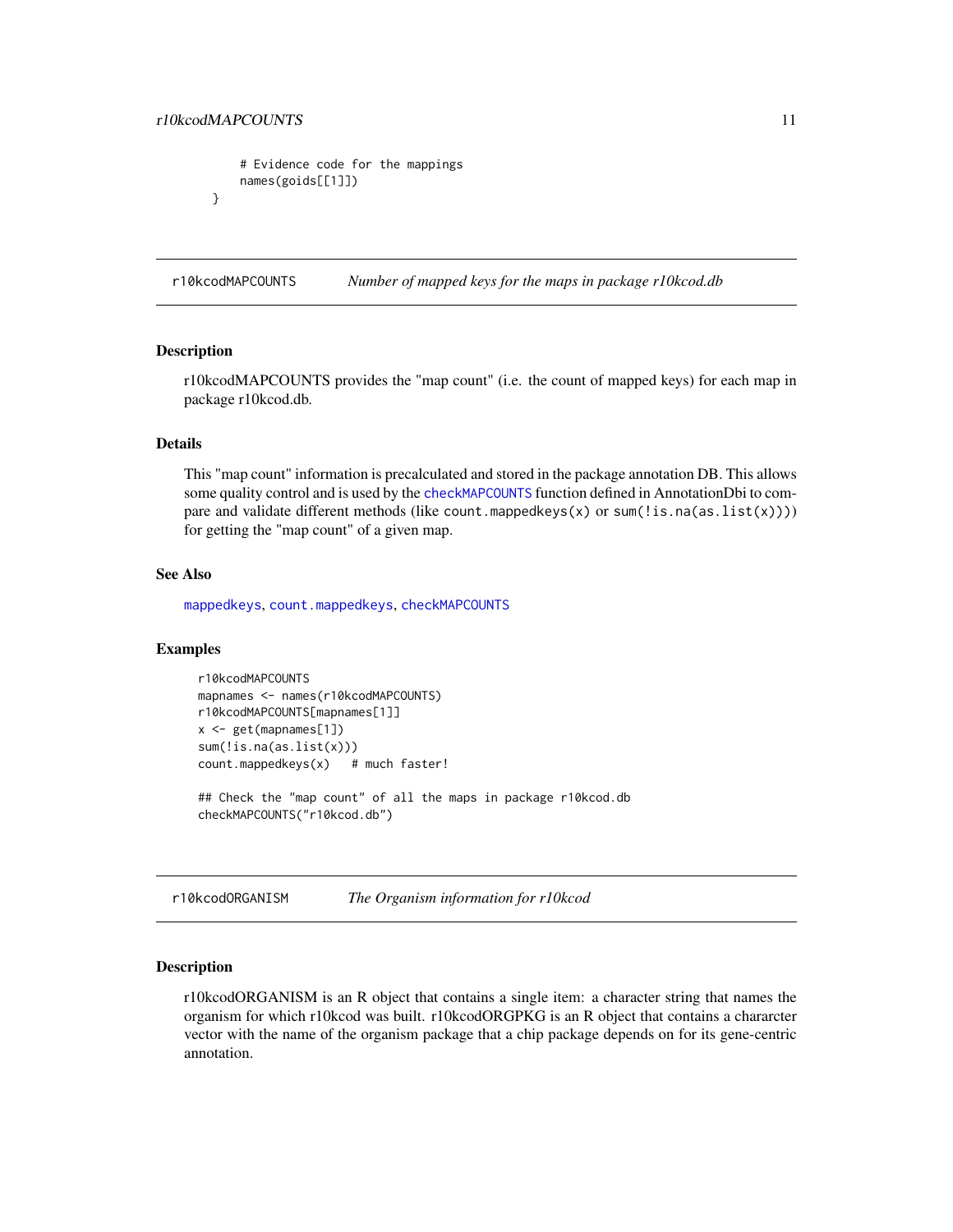<span id="page-11-0"></span>Although the package name is suggestive of the organism for which it was built, r10kcodORGANISM provides a simple way to programmatically extract the organism name. r10kcodORGPKG provides a simple way to programmatically extract the name of the parent organism package. The parent organism package is a strict dependency for chip packages as this is where the gene cetric information is ultimately extracted from. The full package name will always be this string plus the extension ".db". But most programatic acces will not require this extension, so its more convenient to leave it out.

# Examples

r10kcodORGANISM r10kcodORGPKG

r10kcodPATH *Mappings between probe identifiers and KEGG pathway identifiers*

# **Description**

KEGG (Kyoto Encyclopedia of Genes and Genomes) maintains pathway data for various organisms.

r10kcodPATH maps probe identifiers to the identifiers used by KEGG for pathways in which the genes represented by the probe identifiers are involved

r10kcodPATH2PROBE is an R object that provides mappings between KEGG identifiers and manufacturer identifiers.

### Details

Each KEGG pathway has a name and identifier. Pathway name for a given pathway identifier can be obtained using the KEGG data package that can either be built using AnnBuilder or downloaded from Bioconductor <http://www.bioconductor.org>.

Graphic presentations of pathways are searchable at url http://www.genome.ad.jp/kegg/pathway.html by using pathway identifiers as keys.

Mappings were based on data provided by: KEGG GENOME ftp://ftp.genome.jp/pub/kegg/genomes With a date stamp from the source of: 2011-Mar15

# References

<http://www.genome.ad.jp/kegg/>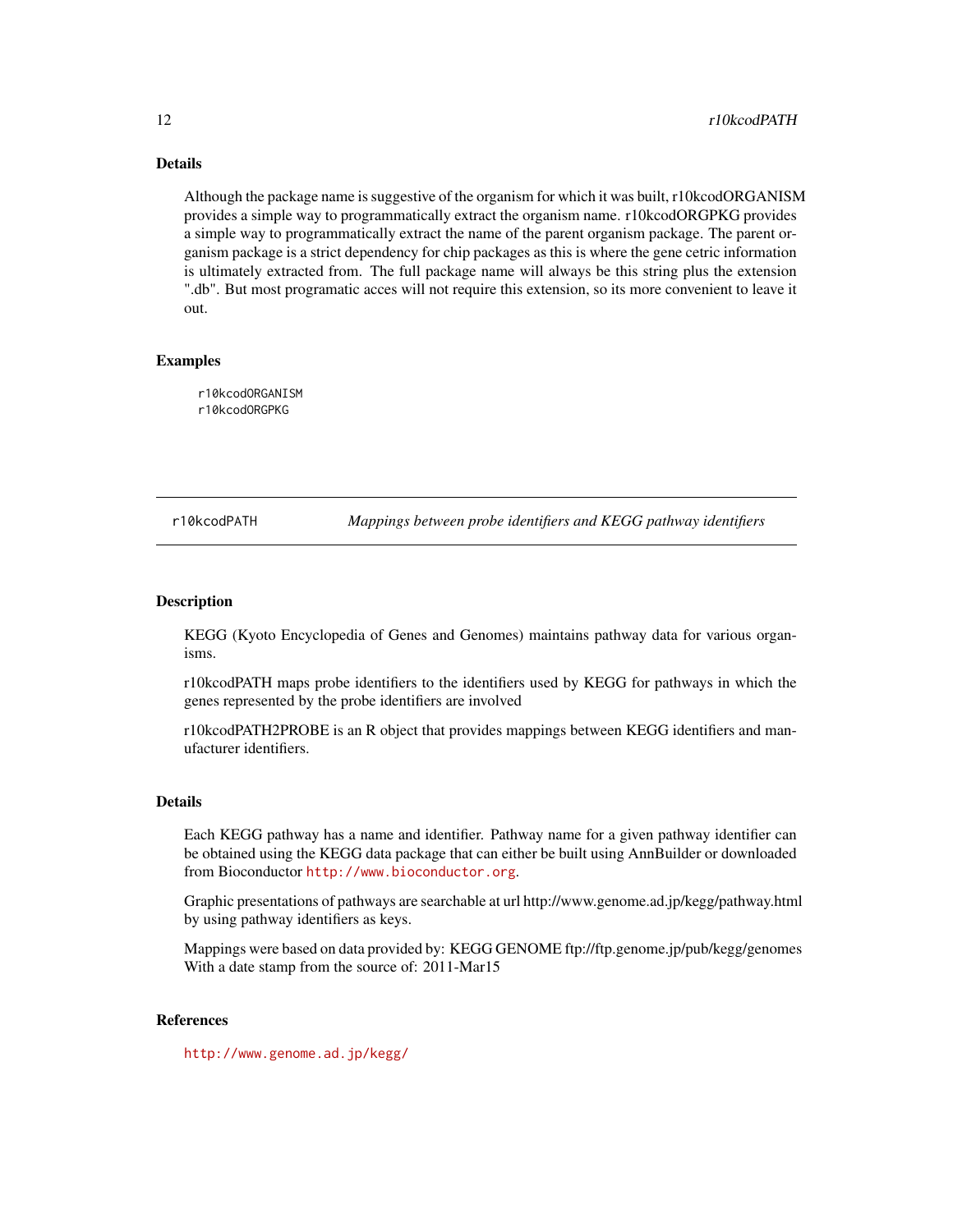# <span id="page-12-0"></span>r10kcodPMID 13

# Examples

```
x <- r10kcodPATH
# Get the probe identifiers that are mapped to a KEGG pathway ID
mapped_probes \leq- mappedkeys(x)# Convert to a list
xx <- as.list(x[mapped_probes])
if(length(xx) > 0) {
  # Get the PATH for the first five probes
  xx[1:5]
  # Get the first one
  xx[[1]]
}
# Now convert the r10kcodPATH2PROBE object to a list
xx <- as.list(r10kcodPATH2PROBE)
if(length(xx) > 0){
    # Get the probe identifiers for the first two pathway identifiers
    xx[1:2]
    # Get the first one
    xx[[1]]
}
```
r10kcodPMID *Maps between Manufacturer Identifiers and PubMed Identifiers*

#### Description

r10kcodPMID is an R object that provides mappings between manufacturer identifiers and PubMed identifiers. r10kcodPMID2PROBE is an R object that provides mappings between PubMed identifiers and manufacturer identifiers.

### Details

When r10kcodPMID is viewed as a list each manufacturer identifier is mapped to a named vector of PubMed identifiers. The name associated with each vector corresponds to the manufacturer identifier. The length of the vector may be one or greater, depending on how many PubMed identifiers a given manufacturer identifier is mapped to. An NA is reported for any manufacturer identifier that cannot be mapped to a PubMed identifier.

When r10kcodPMID2PROBE is viewed as a list each PubMed identifier is mapped to a named vector of manufacturer identifiers. The name represents the PubMed identifier and the vector contains all manufacturer identifiers that are represented by that PubMed identifier. The length of the vector may be one or longer, depending on how many manufacturer identifiers are mapped to a given PubMed identifier.

Titles, abstracts, and possibly full texts of articles can be obtained from PubMed by providing a valid PubMed identifier. The pubmed function of annotate can also be used for the same purpose.

Mappings were based on data provided by: Entrez Gene ftp://ftp.ncbi.nlm.nih.gov/gene/DATA With a date stamp from the source of: 2015-Sep27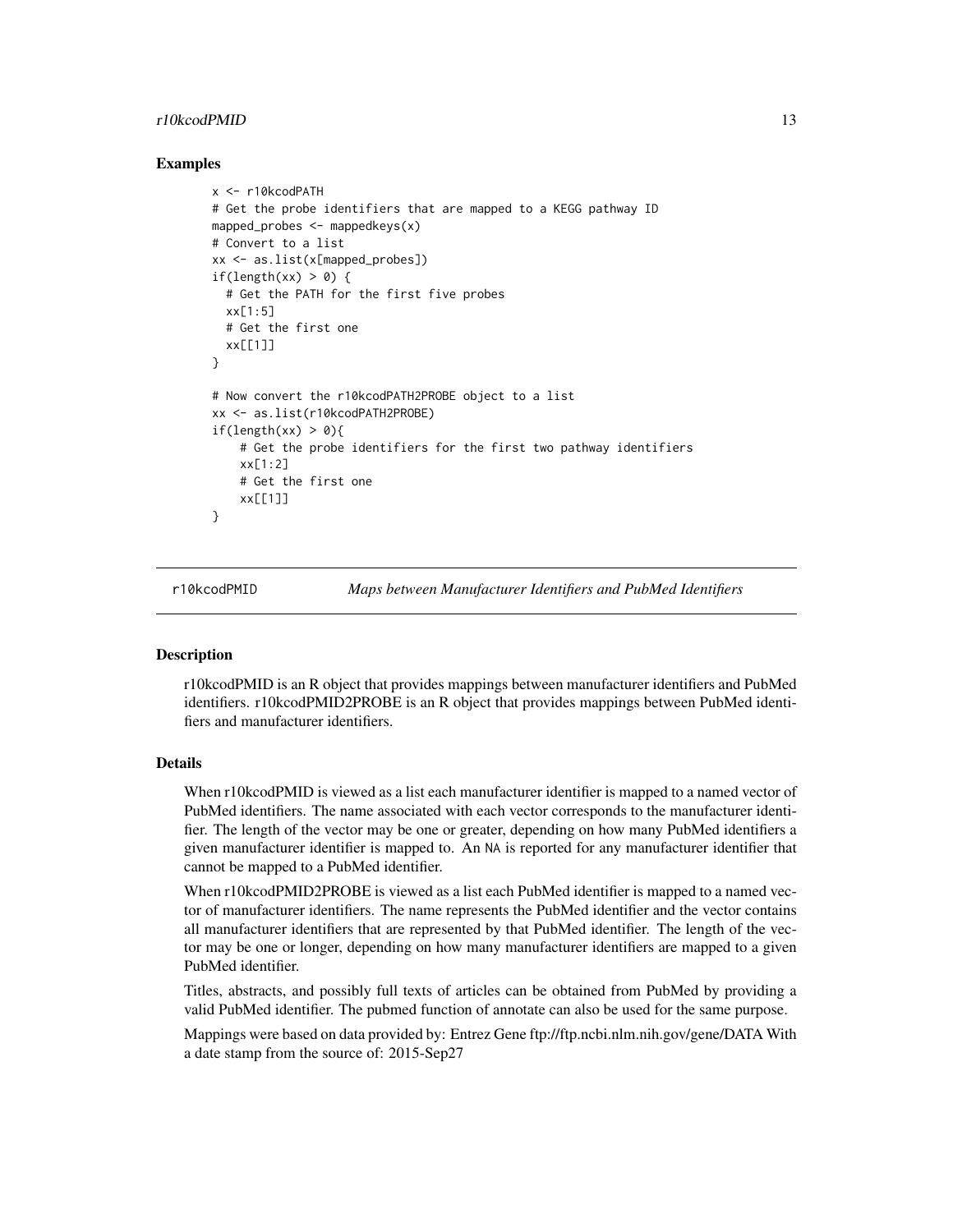# <span id="page-13-0"></span>References

<http://www.ncbi.nlm.nih.gov/entrez/query.fcgi?db=PubMed>

#### Examples

```
x <- r10kcodPMID
    # Get the probe identifiers that are mapped to any PubMed ID
    mapped_probes \leq mappedkeys(x)
    # Convert to a list
    xx <- as.list(x[mapped_probes])
if(length(xx) > 0){
   # Get the PubMed identifiers for the first two probe identifiers
    xx[1:2]
    # Get the first one
    xx[[1]]
    if(interactive() && !is.null(xx[[1]]) && !is.na(xx[[1]])
       && require(annotate)){
        # Get article information as XML files
        xmls < -pubmed(xx[[1]], disp = "data")# View article information using a browser
        pubmed(xx[[1]], disp = "browser")}
}
# Now convert the reverse map object r10kcodPMID2PROBE to a list
xx <- as.list(r10kcodPMID2PROBE)
if(length(xx) > 0){
    # Get the probe identifiers for the first two PubMed identifiers
    xx[1:2]
    # Get the first one
    xx[[1]]
    if(interactive() && require(annotate)){
        # Get article information as XML files for a PubMed id
        xmls < -pubmed(names(xx)[1], disp = "data")# View article information using a browser
        pubmed(names(xx)[1], disp = "browser")
    }
}
```
r10kcodREFSEQ *Map between Manufacturer Identifiers and RefSeq Identifiers*

# Description

r10kcodREFSEQ is an R object that provides mappings between manufacturer identifiers and Ref-Seq identifiers.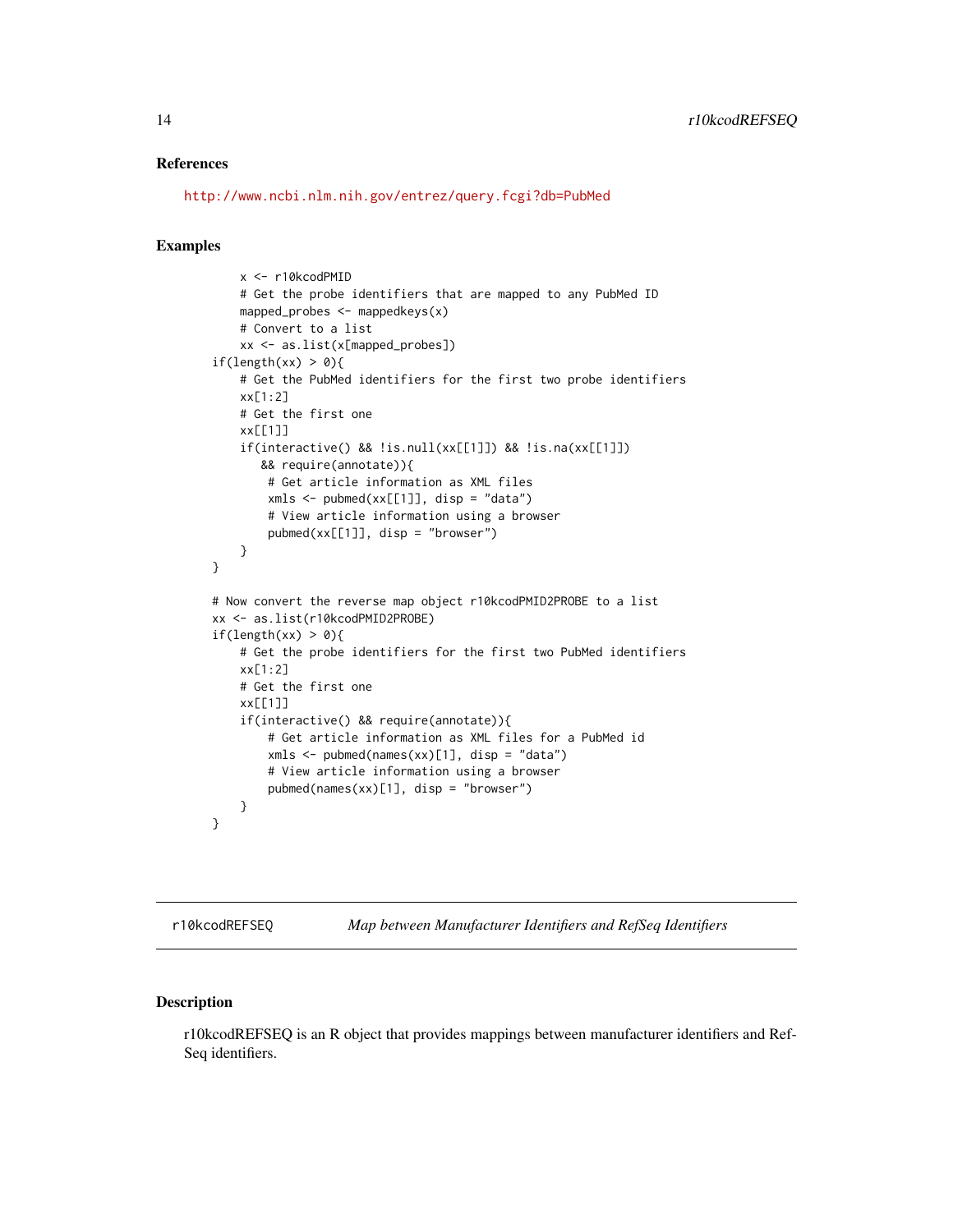Each manufacturer identifier is mapped to a named vector of RefSeq identifiers. The name represents the manufacturer identifier and the vector contains all RefSeq identifiers that can be mapped to that manufacturer identifier. The length of the vector may be one or greater, depending on how many RefSeq identifiers a given manufacturer identifier can be mapped to. An NA is reported for any manufacturer identifier that cannot be mapped to a RefSeq identifier at this time.

RefSeq identifiers differ in format according to the type of record the identifiers are for as shown below:

NG\\_XXXXX: RefSeq accessions for genomic region (nucleotide) records

NM\\_XXXXX: RefSeq accessions for mRNA records

NC\\_XXXXX: RefSeq accessions for chromosome records

NP\\_XXXXX: RefSeq accessions for protein records

XR\\_XXXXX: RefSeq accessions for model RNAs that are not associated with protein products

XM\\_XXXXX: RefSeq accessions for model mRNA records

XP\\_XXXXX: RefSeq accessions for model protein records

Where XXXXX is a sequence of integers.

NCBI <http://www.ncbi.nlm.nih.gov/RefSeq/> allows users to query the RefSeq database using RefSeq identifiers.

Mappings were based on data provided by: Entrez Gene ftp://ftp.ncbi.nlm.nih.gov/gene/DATA With a date stamp from the source of: 2015-Sep27

# References

<http://www.ncbi.nlm.nih.gov> <http://www.ncbi.nlm.nih.gov/RefSeq/>

```
x <- r10kcodREFSEQ
# Get the probe identifiers that are mapped to any RefSeq ID
mapped_probes <- mappedkeys(x)
# Convert to a list
xx <- as.list(x[mapped_probes])
if(length(xx) > 0) {
  # Get the REFSEQ for the first five probes
 xx[1:5]
 # Get the first one
  xx[[1]]
}
```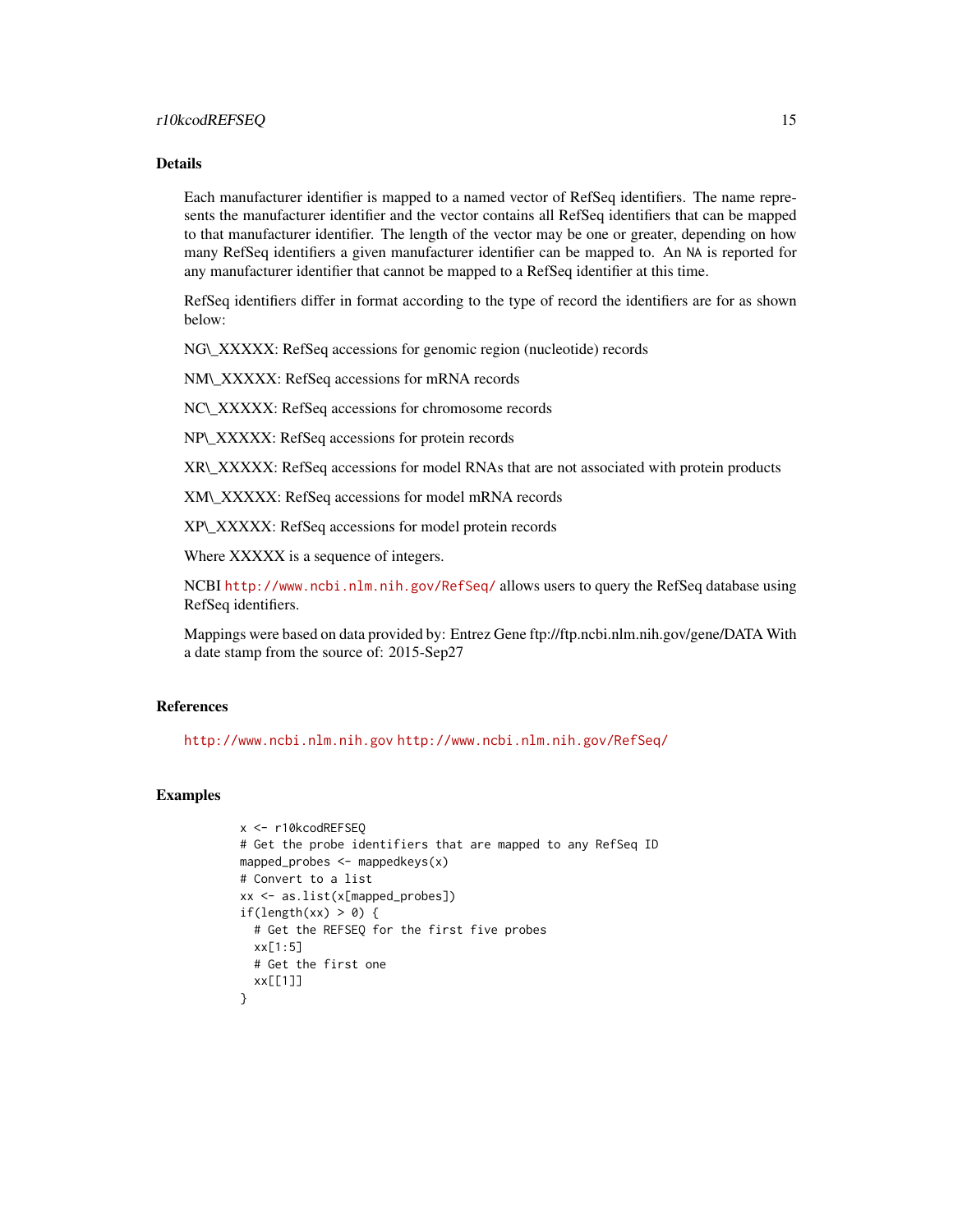<span id="page-15-0"></span>

r10kcodSYMBOL is an R object that provides mappings between manufacturer identifiers and gene abbreviations.

# Details

Each manufacturer identifier is mapped to an abbreviation for the corresponding gene. An NA is reported if there is no known abbreviation for a given gene.

Symbols typically consist of 3 letters that define either a single gene (ABC) or multiple genes (ABC1, ABC2, ABC3). Gene symbols can be used as key words to query public databases such as Entrez Gene.

Mappings were based on data provided by: Entrez Gene ftp://ftp.ncbi.nlm.nih.gov/gene/DATA With a date stamp from the source of: 2015-Sep27

# References

<http://www.ncbi.nlm.nih.gov/entrez/query.fcgi?db=gene>

### Examples

```
x <- r10kcodSYMBOL
# Get the probe identifiers that are mapped to a gene symbol
mapped_probes <- mappedkeys(x)
# Convert to a list
xx <- as.list(x[mapped_probes])
if(length(xx) > 0) {
  # Get the SYMBOL for the first five probes
  xx[1:5]
 # Get the first one
 xx[[1]]
}
```
r10kcodUNIGENE *Map between Manufacturer Identifiers and UniGene cluster identifiers*

# Description

r10kcodUNIGENE is an R object that provides mappings between manufacturer identifiers and UniGene identifiers.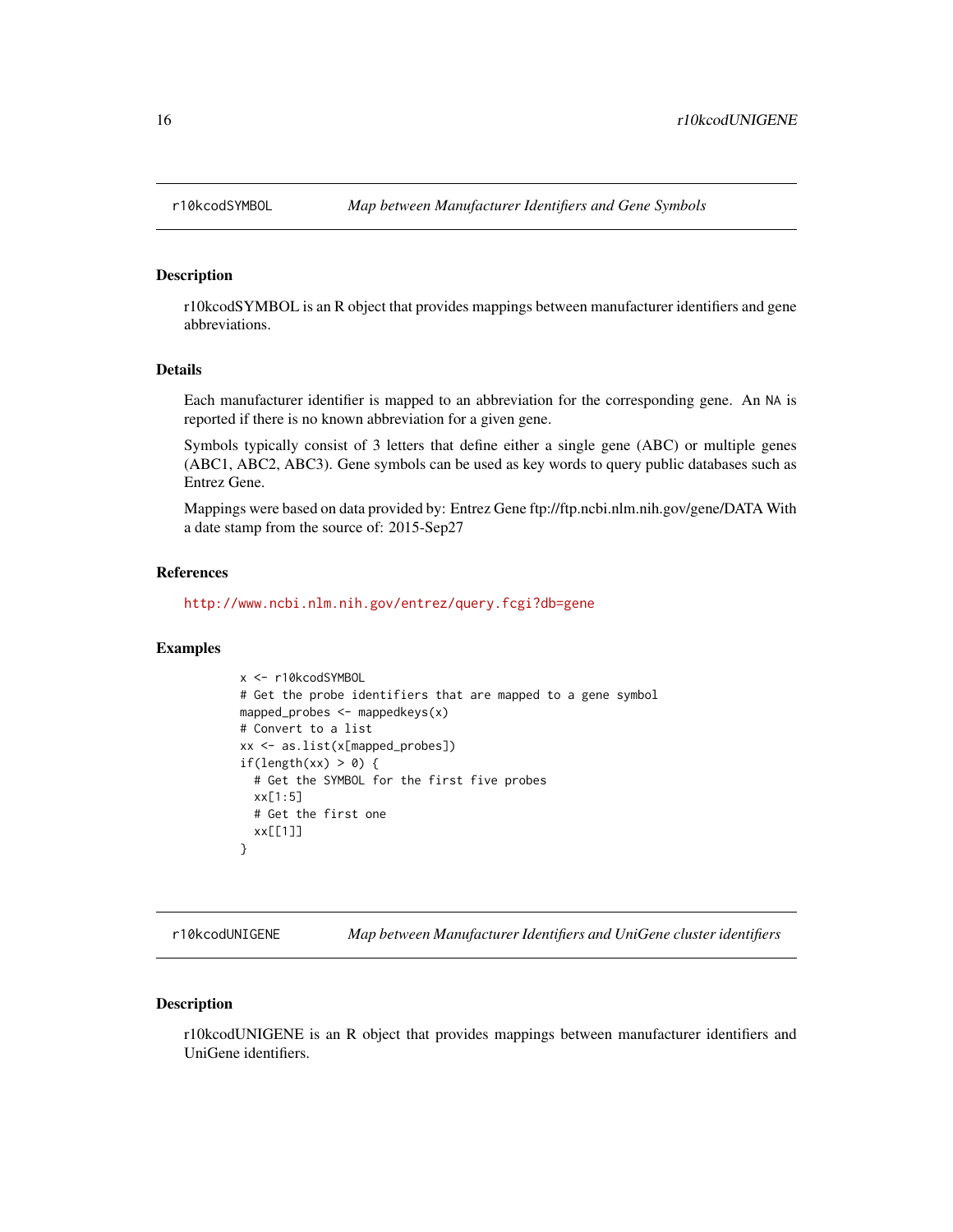<span id="page-16-0"></span>Each manufacturer identifier is mapped to a UniGene identifier. An NA is reported if the manufacturer identifier cannot be mapped to UniGene at this time.

A UniGene identifier represents a cluster of sequences of a gene. Using UniGene identifiers one can query the UniGene database for information about the sequences or the Entrez Gene database for information about the genes.

Mappings were based on data provided by: Entrez Gene ftp://ftp.ncbi.nlm.nih.gov/gene/DATA With a date stamp from the source of: 2015-Sep27

# References

<http://www.ncbi.nlm.nih.gov/entrez/query.fcgi?db=gene>

# Examples

```
x <- r10kcodUNIGENE
# Get the probe identifiers that are mapped to an UNIGENE ID
mapped_probes <- mappedkeys(x)
# Convert to a list
xx <- as.list(x[mapped_probes])
if(length(xx) > 0) {
  # Get the UNIGENE for the first five probes
 xx[1:5]
 # Get the first one
  xx[[1]]
}
```
r10kcodUNIPROT *Map Uniprot accession numbers with Entrez Gene identifiers*

#### Description

r10kcodUNIPROT is an R object that contains mappings between the manufacturer identifiers and Uniprot accession numbers.

#### Details

This object is a simple mapping of manufacturer identifiers to Uniprot Accessions.

Mappings were based on data provided by NCBI (link above) with an exception for fly, which required retrieving the data from ensembl <http://www.ensembl.org/biomart/martview/>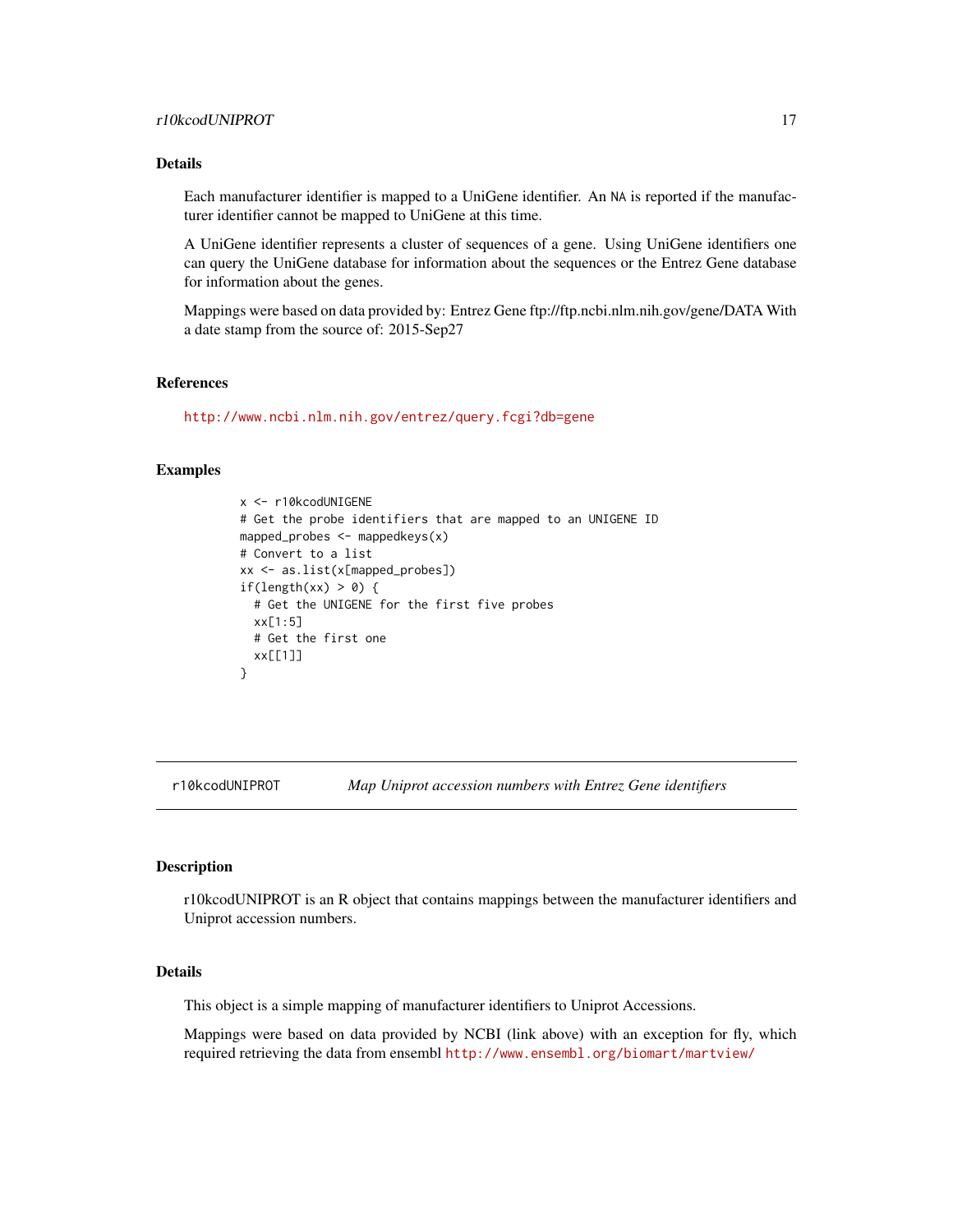### Examples

```
x <- r10kcodUNIPROT
# Get the entrez gene IDs that are mapped to an Uniprot ID
mapped_genes <- mappedkeys(x)
# Convert to a list
xx <- as.list(x[mapped_genes])
if(length(xx) > 0) {
  # Get the Uniprot IDs for the first five genes
  xx[1:5]
  # Get the first one
  xx[[1]]
}
```
r10kcod\_dbconn *Collect information about the package annotation DB*

# **Description**

Some convenience functions for getting a connection object to (or collecting information about) the package annotation DB.

#### Usage

```
r10kcod_dbconn()
r10kcod_dbfile()
r10kcod_dbschema(file="", show.indices=FALSE)
r10kcod_dbInfo()
```
### **Arguments**

| file         | A connection, or a character string naming the file to print to (see the file<br>argument of the cat function for the details). |
|--------------|---------------------------------------------------------------------------------------------------------------------------------|
| show.indices | The CREATE INDEX statements are not shown by default. Use show, indices=TRUE<br>to get them.                                    |

#### Details

r10kcod\_dbconn returns a connection object to the package annotation DB. IMPORTANT: Don't call [dbDisconnect](#page-0-0) on the connection object returned by r10kcod\_dbconn or you will break all the [AnnDbObj](#page-0-0) objects defined in this package!

r10kcod\_dbfile returns the path (character string) to the package annotation DB (this is an SQLite file).

r10kcod\_dbschema prints the schema definition of the package annotation DB.

r10kcod\_dbInfo prints other information about the package annotation DB.

<span id="page-17-0"></span>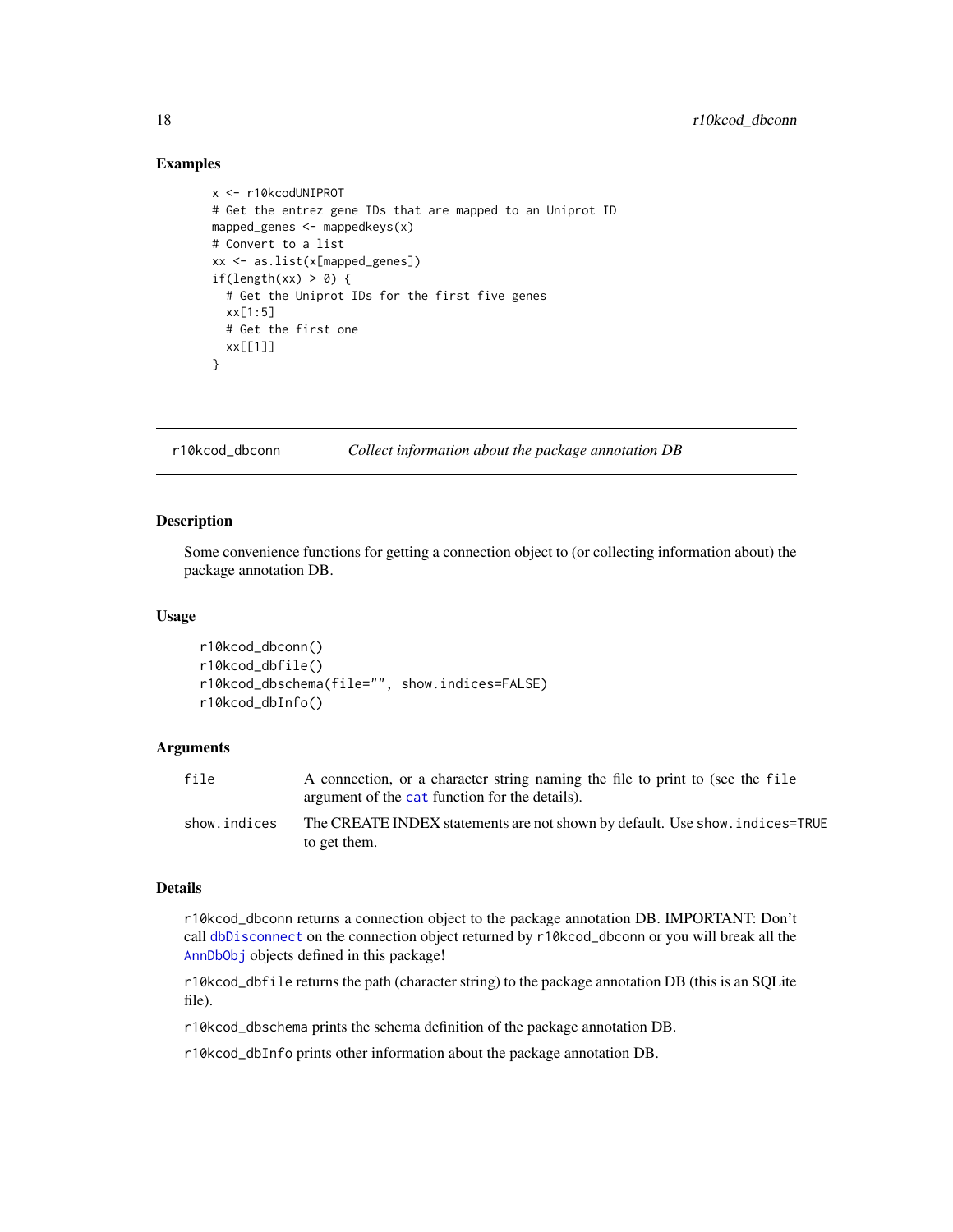# <span id="page-18-0"></span>Value

r10kcod\_dbconn: a DBIConnection object representing an open connection to the package annotation DB.

r10kcod\_dbfile: a character string with the path to the package annotation DB.

r10kcod\_dbschema: none (invisible NULL).

r10kcod\_dbInfo: none (invisible NULL).

# See Also

[dbGetQuery](#page-0-0), [dbConnect](#page-0-0), [dbconn](#page-0-0), [dbfile](#page-0-0), [dbschema](#page-0-0), [dbInfo](#page-0-0)

# Examples

## Count the number of rows in the "probes" table: dbGetQuery(r10kcod\_dbconn(), "SELECT COUNT(\*) FROM probes")

r10kcod\_dbschema()

r10kcod\_dbInfo()